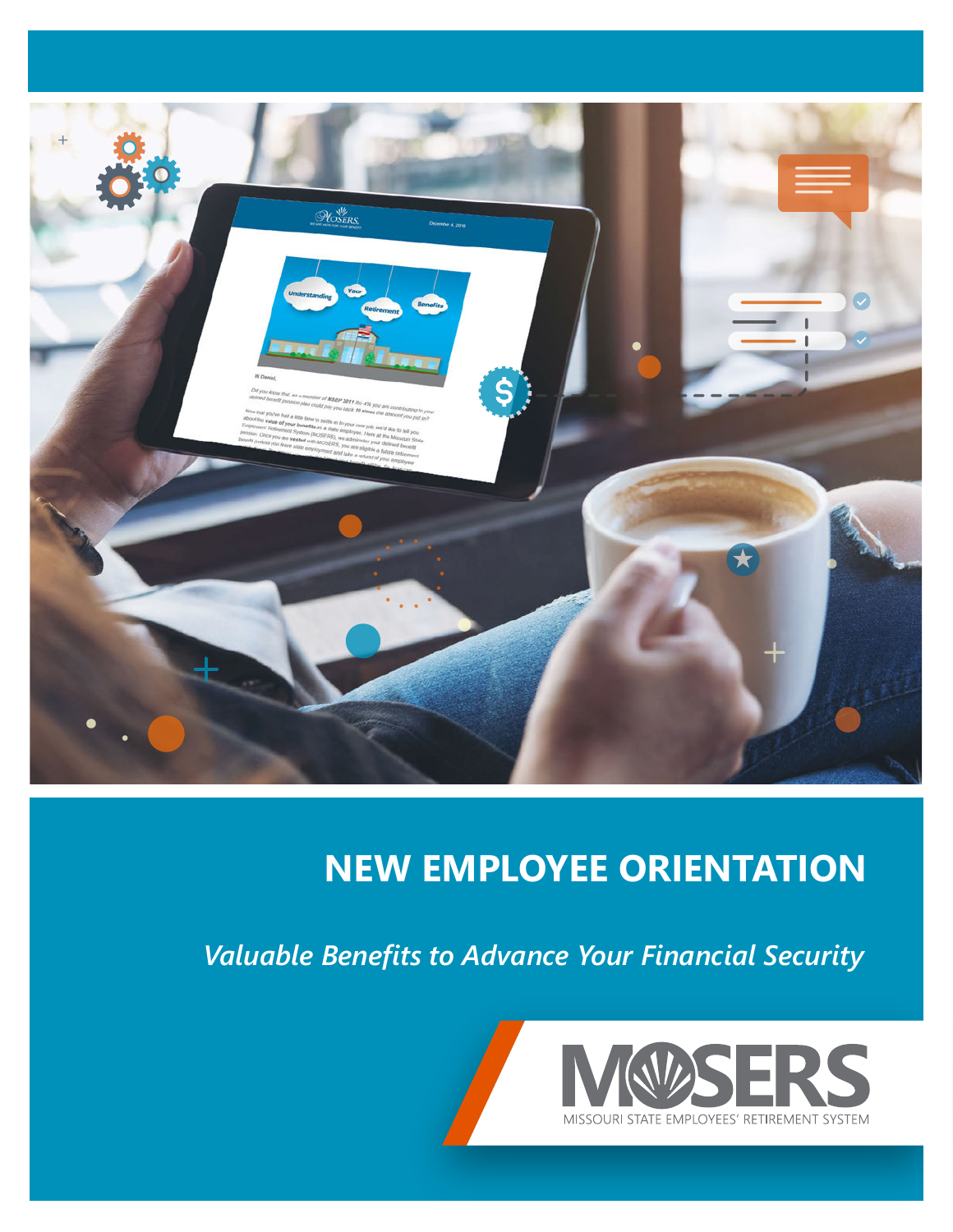### **A Defined Benefit Pension Plan and Your Future Financial Security**

A defined benefit (DB) plan, sometimes known as a traditional pension, is not an individual retirement account, but one based on a retirement formula defined by law. For general state employees covered under MOSERS, we calculate your pension using your service, salary, and a multiplier.

Why is a DB plan an important part of my future financial security?

- As a member of MSEP 2011 or the Judicial Plan 2011, you contribute 4% of your pre-tax pay to help fund your future retirement benefits.
- Once vested, even if you leave state employment, you can receive a monthly benefit payment for your lifetime once you are eligible.
- You don't have to manage this account – your benefit remains the same, no matter how our investments perform.
- As a retiree, you will receive an annual cost-of-living adjustment (COLA) of 0-5%.

For an estimate of how much your monthly pension benefit will be, we encourage you to log in to *my***[MOSERS](https://webaccess.mosers.org/MWSP/CCLGN3.pgm)** to review your Annual Benefit Statement.\*

**\*** *If you work in both a full-time benefiteligible position and a part-time position (in another state agency), be sure to tell your HR office. It could increase your future pension benefit.*

## **Retirement**

### **The Value of Your Pension Benefit**

Below is a simplified example of what your future pension benefit might look like over time. The benefit would be even more with compounding cost-of-living adjustments (COLAs), which are included in your plan, but not shown here.

### *Final Average Pay x Multiplier x Credit Service = Monthly Base Benefit*

#### *Assumptions*

| <b>Employee Contributions (35 Years)</b> |             |  |
|------------------------------------------|-------------|--|
| Monthly salary                           | \$2,500.00  |  |
| 4% monthly contribution                  | 100.00      |  |
| Annual contribution                      | 1,200.00    |  |
| Total contributions made                 | \$42,000.00 |  |

| <b>Future Pension Benefit (20 Years)</b>         |              |  |
|--------------------------------------------------|--------------|--|
| Base monthly benefit                             | \$1,487.50   |  |
| Temporary benefit (paid until you reach age 62)  | 700.00       |  |
| Monthly pension benefit                          | \$2,187.50   |  |
| Total base benefit paid                          | \$357,000.00 |  |
| Total temporary benefit paid (from age 55 to 62) | \$58,800.00  |  |
| Total pension benefit without COLAs              | \$415,800.00 |  |

### **Supplemental Savings with MO Deferred Comp**

Your future benefits from MOSERS and Social Security will provide income in retirement, but chances are, you will need more money to cover all your retirement expenses. **[MO Deferred Comp](https://www.modeferredcomp.org/)**, the state-sponsored low-cost 457(b) retirement savings plan, was created to help you save and invest additional money for your future. Here are a few important things you should know:

- New employees automatically participate in the MO Deferred Comp Plan and contribute a minimum of 1% per paycheck to their retirement savings account\*.
- Make changes anytime, including increasing your contribution amount, changing your investment options, and signing up for annual automatic increases.
- Take your savings or withdraw it penalty-free if you leave state employment!

To build your retirement income even further or for more information, visit *www.modeferredcomp.org*

*\* New full- and part-time employees hired on or after July 1, 2012 are automatically enrolled into deferred comp. Automatic enrollment excludes universities, rehires and previous temporary or seasonal non-benefit eligible employees.*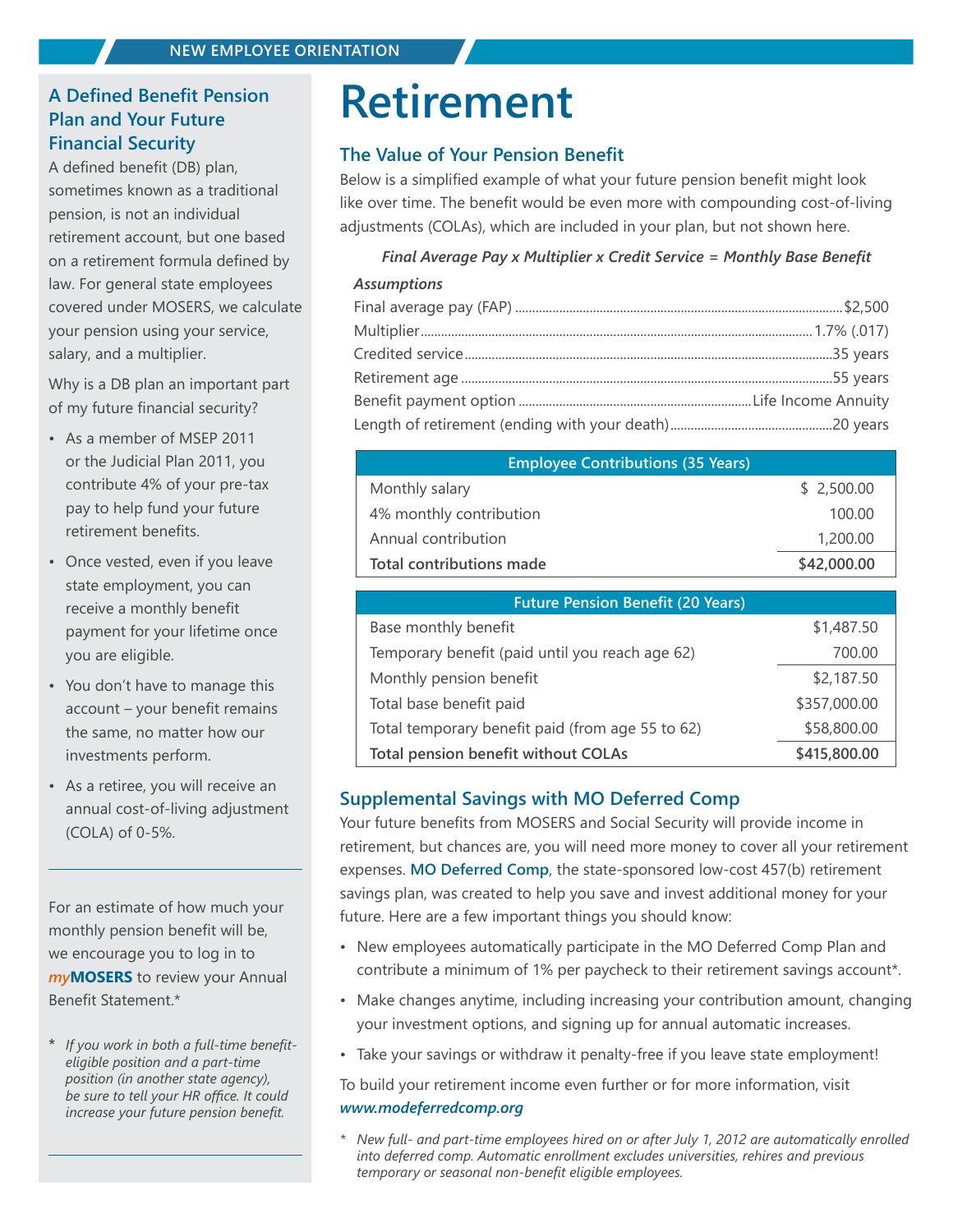# **Life Insurance Life Insurance Coverage**

### **The Value of Your Life Insurance Benefits**

As a MOSERS benefit-eligible employee, you automatically receive one times your annual salary (\$15,000 minimum) in basic life insurance coverage at no cost to you. Additionally, you may:

- Purchase up to six times your annual salary in optional life insurance coverage and pay the premiums through payroll deduction.
- Purchase optional life insurance coverage for your spouse and/or child(ren).
- Increase your optional life insurance without proving insurability during the Annual Term Life Insurance Review period each year in October.
- Increase by up to \$30,000 your optional life insurance coverage, without proving insurability, upon a change in family status (marriage, divorce, birth or adoption of a child, death of spouse or child).
- Increase your optional life insurance at any time by completing the **[Standard](https://www.standard.com/forms/ebid/mhsonly/index.html)  [Medical History Statement](https://www.standard.com/forms/ebid/mhsonly/index.html)** (and receiving approval from Standard Insurance).
- Retain optional and child life insurance into retirement if you retire within 60 days of termination of employment.
- Port or convert your life insurance coverage if you leave state employment or your coverage is reduced at retirement.
- Receive an accelerated benefit (a portion of your benefits prior to your death) if you are terminally ill and meet eligibility requirements.
- Continue your life insurance coverage, if eligible, without having to pay the premium if you become disabled.
- Provide your designated beneficiary(ies) with three times your annual salary if your death is determined to be duty-related.
- Benefit from the repatriation provision (transportation of your body) if you die more than 200 miles from home.
- Access and update beneficiary information by logging in to *my***[MOSERS](https://webaccess.mosers.org/MWSP/CCLGN3.pgm)**.
- Check out the **[Life Services Toolkit](https://www.mosers.org/docs/default-source/benefits/life-insurance/life-services-toolkit.pdf?sfvrsn=4afeb21a_15)** to find a variety of resources for you and your family including resources for estate and financial planning, grief support, funeral arrangements, and legal services in the event of your death.

Watch the **[New Employee](https://www.youtube.com/watch?v=WPWCKp1z4Hw&t=55s)  [Orientation \(NEO\) video](https://www.youtube.com/watch?v=WPWCKp1z4Hw&t=55s)** on MOSERS' YouTube channel for an overview of your benefits!



## **Protects You and Your Family\***

Group term life insurance protects you and your family from financial hardship in case of death. Term life insurance does not accumulate cash value and only results in a benefit payment when you die. Update your beneficiary designations with the *Designation of Life Insurance Beneficiaries* form online on our website at *my***[MOSERS](https://webaccess.mosers.org/MWSP/CCLGN3.pgm)**.

### **Travel Assistance**

As a participant in MOSERS group life insurance plan, coverage is automatic.

Services are available 24 hours a day, every day, including health information and access to registered nurses.

Travel Assistance provides both emergency and non-emergency assistance including:

- Passport, visa, weather, and currency exchange information.
- Emergency ticket, credit card and passport replacement, funds transfer, and missing baggage assistance.
- Help locating medical care providers and interpreter services.
- Legal assistance including location of a local attorney and bail bond services.
- Emergency transportation and personal security services.
- Find the **[Travel Assistance](https://www.mosers.org/docs/default-source/benefits/life-insurance/travel-assistance-flyer.pdf?sfvrsn=a89c5054_12)** flyer on our website.

*Some benefits may not apply to the Department of Conservation, university employees, or in all situations. Please check with your HR staff for details and see the [Benefit Providers](https://www.mosers.org/images/default-source/default-album/benefit-providers.png?sfvrsn=acc5d05c_2) table on our website.*